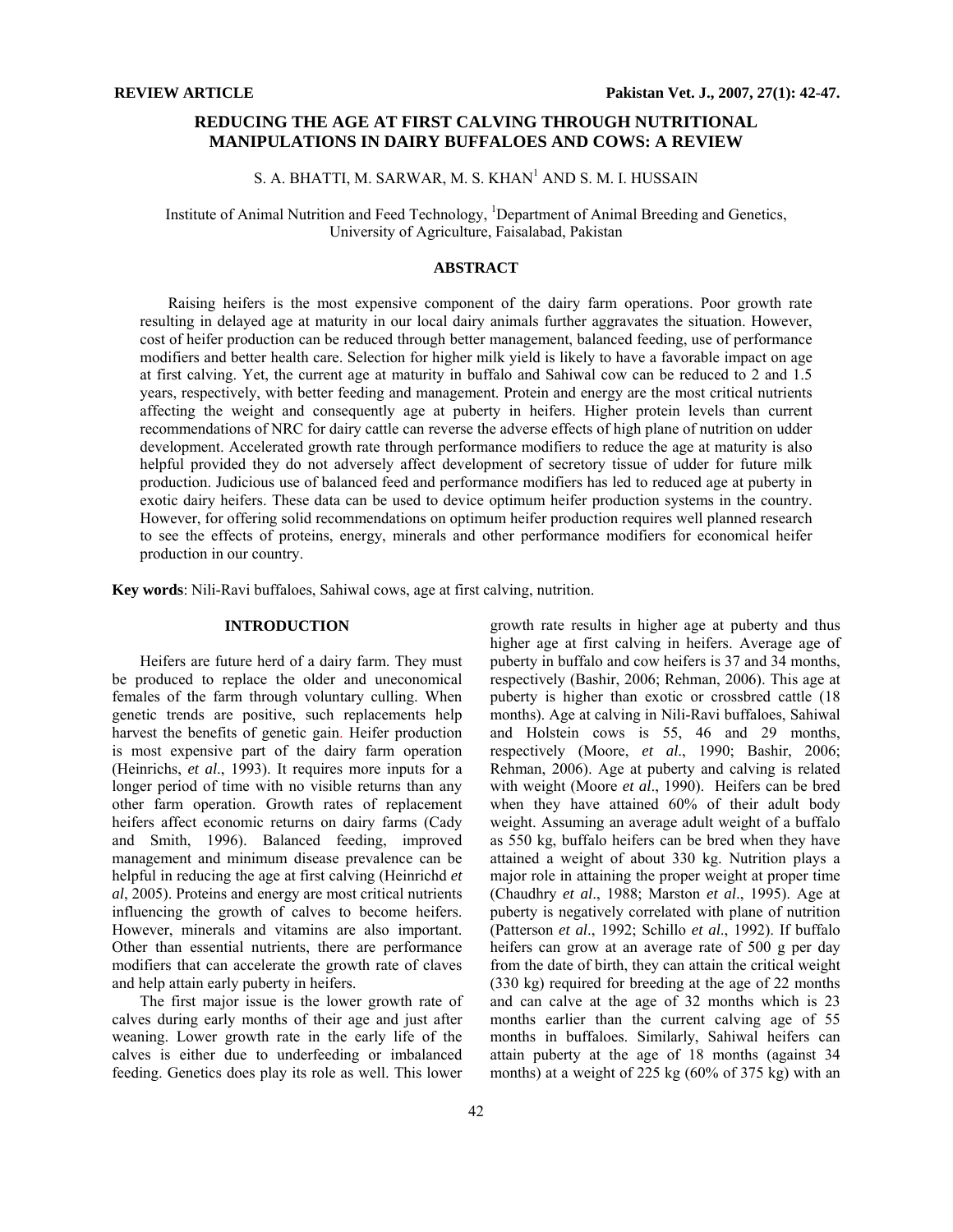#### 43 **Pakistan Vet. J., 2007, 27(1): 42-47.**

average growth rate of 380 g per day and calve at the age of 28 months against current calving age of 46 month.

The objective of this review is to set a future direction for reducing the age at first calving in our local dairy breeds in the light of available information on this aspect.

## **NUTRITIONAL MANIPULATION**

## **Effect of suckling and hand feeding on calf health**

Direct suckled calves are healthier than weaned calves. In a review, Ryle and Orskov (1990) have concluded that advice given to farmers in developing countries to wean calves early in order to increase the amount of saleable milk is inappropriate. They have summarized the results of various studies on calf rearing. Studies showing more economic returns to wean calves at the youngest age possible are also there but that does not apply to the farmers in resource-poor developing countries. This is because of the unhygienic conditions prevailing during artificially feeding the calves. Furthermore, maintenance of desired temperature of milk fed to calves especially in winter is difficult. In a study at Animal Sciences Institute, National Agriculture Research Centre, Islamabad, Pakistan, Khan and Preston (1992) have reported that calves reared by restricted suckling of their dams had better growth rate (552 vs 370 g/d) on less milk consumed (2.7 vs 3 kg/d) than those given milk through nipple pale. Sanh *et al*. (1997), in a study with Holstein crossbreds in Vietnam, have also reported similar results. They found that weight gain of direct suckling calves was higher  $(445 \text{ vs } 422 \text{ g/d})$  than that of artificially reared calves. The milk consumed per kg of weight gain was less in suckling calves than on artificially reared calves (4.2 vs 4.7 kg respectively). Similar results were obtained by Gaya *et al*. (1977), where restricted suckled calves had better growth rate (500 vs 350 g/d) than bucket fed. In the light of these studies, the farmers in developing countries should be encouraged to follow the indigenous practices that can enhance daily growth rate to get a healthier calf crop. Indigenous research studies are also needed to test the hypothesis whether weaning should or should not be practiced in Sahiwal cattle or Nili-Ravi buffalo that have a very strong mother instinct to milk let down in the presence of calf which if weaned results into either abandoning of the lactation or milk let down through oxytocin.

#### **Effect of protein and energy in calf starter ration**

In our country, calves are usually raised on fodders with limited amounts of concentrates low in protein and energy before and after weaning. This is one of the reasons for lower growth rate and delayed age at puberty in heifers. This issue has been taken up by research workers in our country. In buffalo calves given calf starter ration containing CP% and TDN%, 17, 78 and 16, 72, respectively, a higher daily growth rate (471 vs 336 gm) has been observed on higher protein and energy ration (Ahmad and Jabbar, 2000). In Holstein calves, during 28 to 56 days of their age, given ration in varying amount of CP% at 3.5 Kcal of ME, maximum weight gain (860 g/d) has been observed when the calves were given 20% CP (Akayezu *et al*., 1994). Beyond the level of 20% CP, no additional response was observed on the daily growth rate of calves. In our country, where there is no check on quality of concentrates for ruminants, offering a quality concentrate supplement with higher protein and energy may accelerate growth rate in the replacement calves with positive effects on reducing the age at puberty.

#### **Effect of concentrate feeding on puberty**

In a study in Nili-Ravi buffalo heifers, Chaudhry *et al*. (1988) fed green fodder only and fodder plus concentrate at rate of 1% of body weight in two groups of buffalo heifers. They found that age at puberty was reduced by 8 months in heifers fed fodder plus concentrate than those fed fodder only (Table 1). The concentrate ration had 15.4% CP and 65% TDN. In another study, Chaudhry *et al*. (1991) reported that age at puberty could be reduced by one month through additional concentrate feeding for a few months before the onset of puberty in Nili-Ravi buffalo heifers. However, mineral supplementation in this study did not reduce the age at puberty in buffalo heifers. In the aforementioned studies, the initial age at which the experiments were started was about 520 and 350 days, respectively. In a later study, Rafiq and Chaudhry (2002) confirmed the findings of previous studies indicating that supplementation of concentrate with green fodder particularly in summer season reduced the age at puberty in buffalo heifers. In spring born Hereford x Angus cattle, Ciccioli *et al*. (2005) have shown that feeding high starch diet (73% corn; 53% starch) 60 days before breeding may increase the incidence of puberty during breeding of heifers that have inadequate yearling weight.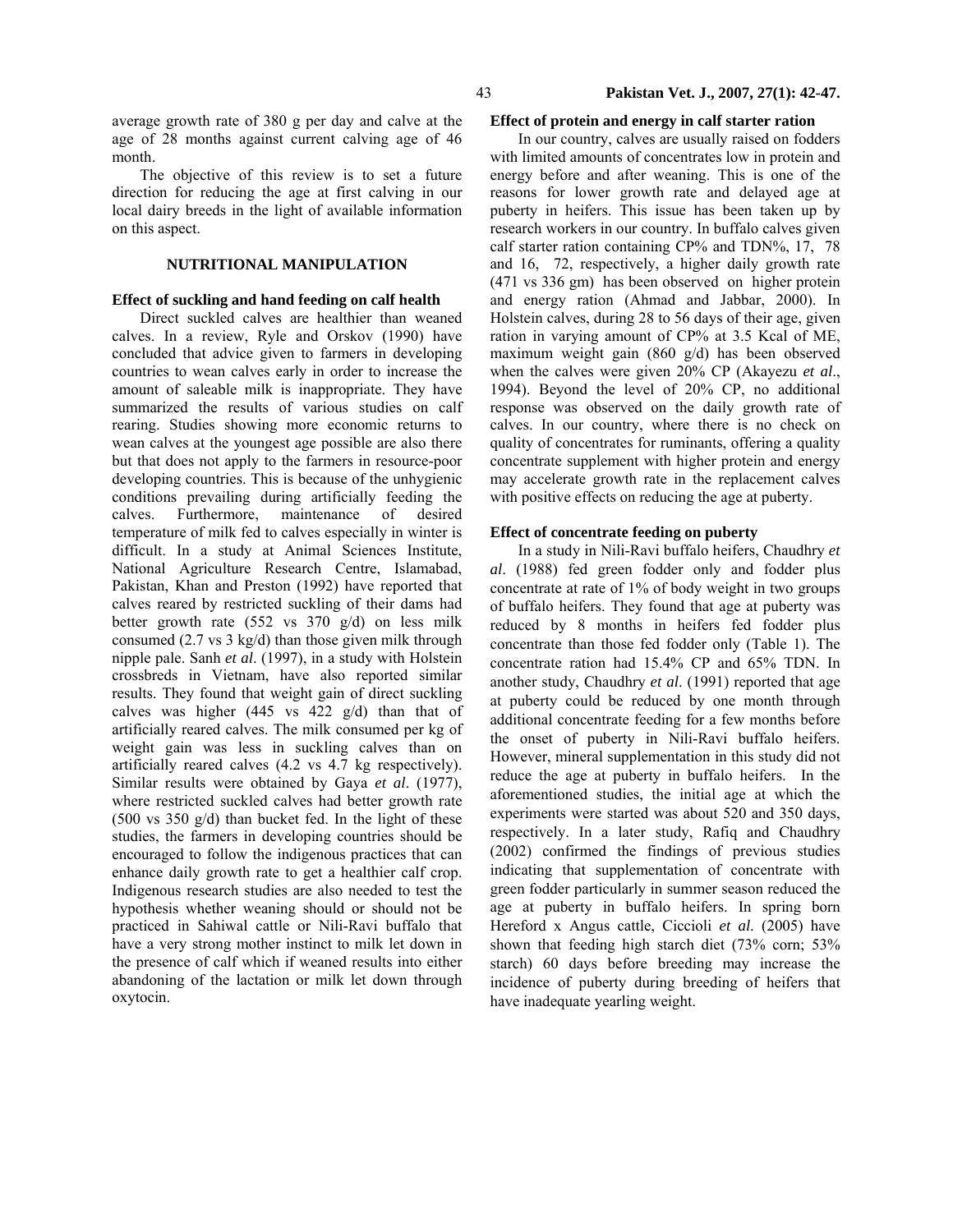| 01.1001110101                    |                      |         |                    |         |
|----------------------------------|----------------------|---------|--------------------|---------|
| <b>Traits</b>                    | Fodder + concentrate |         | <b>Fodder only</b> |         |
|                                  | Number               | Average | Number             | Average |
| Daily weight gain (kg)           | 20                   | 000.78  | 20                 | 000.49  |
| Age at puberty (months)          | 20                   | 024.60  | 19                 | 032.60  |
| Weight at puberty (kg)           | 20                   | 393.00  | 19                 | 362.00  |
| Age at first conception (months) |                      | 034.20  | 14                 | 039.50  |
| Weight at first conception (kg)  |                      | 487.00  | 14                 | 426.00  |
| Services per conception          |                      | 003.80  | 14                 | 003.10  |
| Age at first calving (months)    |                      | 044.40  | 14                 | 049.60  |
| Weight at first calving (kg)     |                      | 556.00  | 14                 | 539.00  |

**Table 1: Average age and live weight of buffalo heifers at puberty and first calving as influenced by plane of nutrition** 

Source: Chaudhry *et al*. (1988).

In our country mostly it is forage based system, where animals are mainly raised on fodder and poor quality roughages. Concentrates are supplemented with fodder to reduce the age at maturity as is clear from the aforementioned studies. These studies have been conducted when the heifers were already  $\geq$  one year of age. Furthermore, the CP and energy concentration of the concentrate supplement are still less than the recommended levels for a total mixed ration for temperate breeds. This information provides further room for reducing the age at puberty by providing a supplement with higher CP and energy concentration or a total mixed ration. In the absence of comprehensive studies on response of protein, energy and minerals on pubertal age in heifers starting from birth to puberty, future studies are needed to concentrate on heifer nutrition starting form birth to first estrous or conception on a higher plane of nutrition.

### **Effect of bST on age at puberty**

Somatotropin is a hormone produced by the anterior pituitary, a small gland located at the base of the brain, and is transported by the blood to various body organs where it has its biological effects. It has been extensively used in ruminants for promoting growth and production (Bauman, 1992). Radcliff *et al*. (1997) reported that injection of bST (25 µg/kg of body weight) in Holstein heifers increased daily body weight gain and weight at puberty by 10%, and 25 kg, respectively and reduced the age at puberty by up to 24 days. In another study, Radcliff *et al*. (2000) found that

in heifers with initial body weight of 135 kg, injection of bST at a rate of 25 µg/kg of body weight at a high plane of nutrition (CP: 19.7% and energy 2.8 Mcal/kg) reduced the age at puberty in Holstein heifers by 90 days (Table 2). The age at puberty in these heifers was 336 days. Hall *et al*. (1994) reported that bST altered the intermediary metabolism in a manner that increased lean tissue and decreased fat deposition, however, it had no effect on age and weight at maturity. In the light of any inconclusive role of bST on age at puberty on temperate breeds, research in local dairy breeds is required to establish a role of bST in reducing the age at puberty and its cost effectiveness in our setup.

## **Effect of ionophores on puberty**

Ionophores are antibiotics produced by a variety of actinomycetes. Feeding ionphores typically increases the efficiency of feed utilization in ruminant animals. Meinert *et al*. (1992) reported that feeding monensin significantly decreased the age at breeding by 15 and 24 d and age at calving by 36 and 61 days for heavy and light Holstein heifers, respectively. In an earlier study, Mosley *et al*. (1977) reported that 92% of the heifers fed monensin reached puberty compared with only 58% of heifers in control group, with no effect on weight gain. In another study (Mosely *et al*., 1982), cows fed 200 mg of monensin per day had lower age at puberty compared with control, regardless of weight. Lalman *et al*. (1993) have also reported that monensin feeding tended to decrease the age at puberty in beef heifers without affecting the weight (Table 3). Bagley (1993),

**Table 2: Effect of bovine somatotropin (bST) on age and weight at puberty and first calving in Holstein heifers** 

| <b>Traits</b>             | <b>Standard diet</b> | <b>High energy diet</b> | High energy diet $+$ bST | <b>SEM</b> |
|---------------------------|----------------------|-------------------------|--------------------------|------------|
| Initial age (days)        | 120                  |                         |                          |            |
| Initial body weight       | 138                  | 134                     | 133                      |            |
| Weight gain (kg)          | 0.77                 | l.12                    | .18                      |            |
| Age at $1st$ insemination | 425                  | 333                     | 336                      |            |
| Age at $1st$ calving      | 719                  | 631                     | 622                      |            |

Source: Radcliff *et al*. (2000).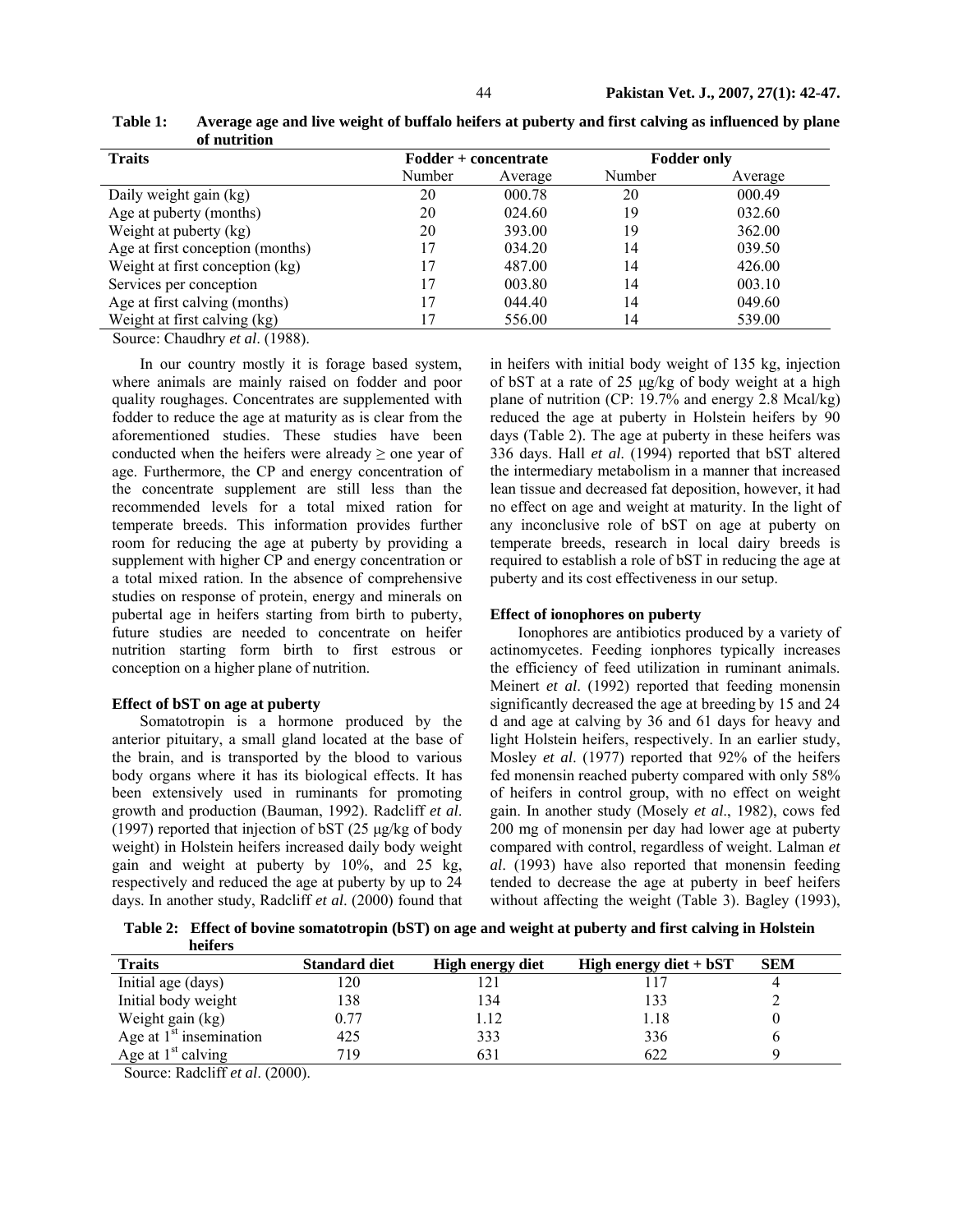**Table 3: Age and weight at puberty in beef heifers as influenced by ruminally undegradable protein (RUP), propionic acid or monensin** 

| <b>Traits</b>                                | <b>Control</b> | <b>RUP</b> | <b>Propionic acid</b> | <b>Monensin</b> | SЕ  |
|----------------------------------------------|----------------|------------|-----------------------|-----------------|-----|
| Age (days)                                   | 376            | 386        | 376                   | 369             | 4.0 |
| Weight (kg)                                  | 384            | 396        | 385                   | 275             |     |
| $\text{Source:}$ I alman <i>at al</i> (1003) |                |            |                       |                 |     |

Source: Lalman *et al*. (1993).

in his review on nutritional management of replacement beef heifers, has summarized the results of various studies, indicating that ionophores increase growth rate and decrease age at puberty in grazing heifers. Purvis and Whittier (1996) have also indicted that animals fed ionophores alone or in combination with anthelmintic attained puberty at a younger age in spring-born beef heifers. This is another area of research where possibility of reducing the age at puberty can be explored with its cost effectiveness in our setup.

#### **Effect of breeding season on puberty**

Buffalo is partially seasonal breeder. Bashir (2006) has reported that buffaloes calving in summer (June to August) had a shorter calving interval than those calving in other seasons (Fig. 1). The longest calving interval was observed in buffaloes calving in winter (December-January). This means that the buffaloes that had calved just before the onset of their breeding season (October-November) had more chances of getting bred than those calving after passing their breeding season. This implies that the buffalo heifers attaining their proper weight just before their breeding season are more likely to get bred than those passing this period and thus may have lower age at puberty and consequently at calving than those attaining proper weight after this season. Based on this hypothesis, while raising the replacement buffalo heifers, efforts should be made to keep an eye on both critical weight of buffaloes for attaining the age at puberty and also the season in which this weight is attained. In this regard, adjustments in feeding regime may be required to get the critical weight of buffalo heifers just before their breeding season. Because once this breeding season is over then feeding for accelerated growth may not reduce the age at their puberty and then one has to wait for their next breeding season to see the puberty in the heifers. Similar research is required to see the effect of seasonality on age at puberty and calving in heifers.

In the same study, Bashir (2006) has also reported that age at first calving in Nili-Ravi buffalo is 24% heritable. This indicates that there is room for reducing the age at calving in buffaloes through individual selection too.



**Fig. 1: Effect of calving season on calving interval in Nili-Ravi buffaloes (Source: Bashir, 2006).** 

### **Effect of diet on mammary gland development**

Accelerated pre-pubertal heifer growth rates have been shown to decrease subsequent milk production in some studies (Foldager and Sejrsen, 1991; Lammers *et al*., 1999), while no effect in other studies (Waldo *et al*., 1997; Van Amburgh *et al*., 1998). Rapid growth rates during the pre-pubertal period decrease mammary secretory tissue development, which can lead to a decrease in subsequent milk production. According to Sejrsen and Purp (1997), when the average daily gain of pre-pubertal Holstein heifers exceeds 700 g/day, the mammary secretory tissue development can be impaired and subsequent milk production can be reduced. On the contrary, Kertz *et al*. (1987) found that daily gain of Holstein heifers 3 to 12 months of age could be accelerated upto 1000 g per day without excessive fattening. Daccarett *et al*. (1993) also observed similar results and reported that Holstein heifers could be fed at 115% of NRC (1989) recommendations. As the growth rate increases, the crude protein requirements increase at a faster rate than energy requirements (Preston, 1966). Therefore, increased protein to energy ratio for rapidly growing heifers can reverse the adverse effects of high energy diets on their mammary gland development. Pirlo *et al*. (1997) have shown that Italian Friesian heifers can tolerate an average daily gain of approximately 600 g from 100 to 300 kg of body weight without any detrimental effects on future milk production. A recent study of Lammers and Heinrichs (2000) endorses these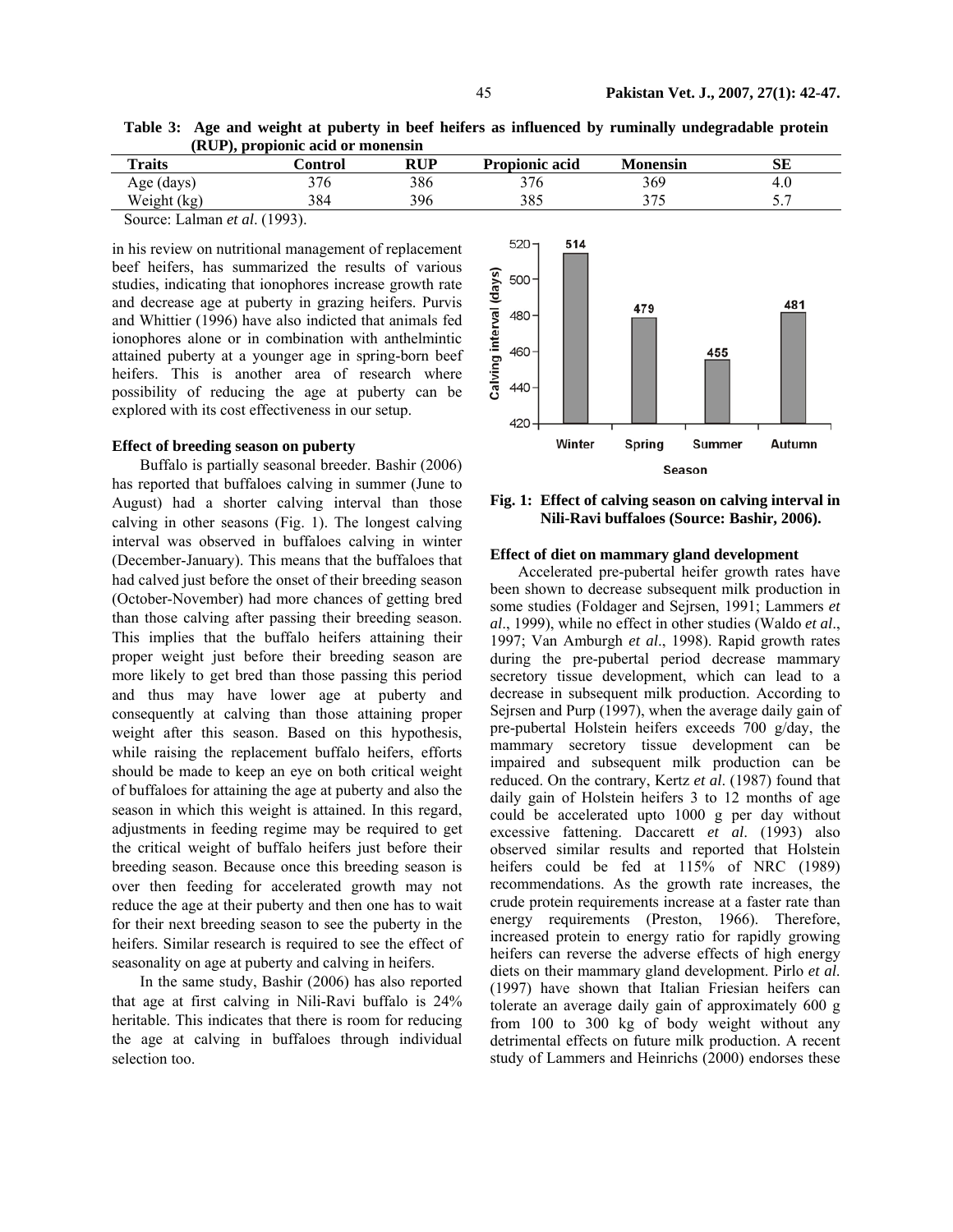findings, in which it has been found that feeding ratios of protein to energy above NRC recommendations improved feed efficiency and increased average daily gain and mammary development. Thus, increased protein concentration in the ration of dairy heifers with high energy can reduce the age at puberty without adversely affecting the mammary gland development and its subsequent effects on milk production. Carstens *et al*. (1997) have suggested that rapid growth rate of heifers can be maintained during allometric growth period of mammary gland development without having detrimental effects on mammogenesis through the use of bST.

#### **Conclusions**

Different approaches to raise the heifers on economical basis and reduce their age of puberty have been summarized. In any particular situation, one has to keep in view the cost of inputs involved and returns thereof. Any system that is more feasible in a given set of environment should be applied judiciously. In our system, forage should be the main feed supplemented with concentrates and other performance modifiers to gain a faster growth rate for early puberty on cost effective basis.

#### **REFERENCES**

- Ahmad, F. and M. A. Jabbar, 2000. Comparative efficiency of calf starter and conventional ration in buffalo suckling calves. 21<sup>st</sup> Annual Report, LPRI, Bahadurnagar, Okara, Pakistan. p-89.
- Akayezu, J. M., J. G. Linn, D. E. Otterby, W. P. Hansen and D. G. Johnson, 1994. Evaluation of calf starters containing different amounts of crude protein for growth of Holstein calves. J. Dairy Sci., 77: 1882-1889.
- Bagley, C. P., 1993. Nutritional management of replacement heifers: a review. J. Anim. Sci., 71: 3155-3163.
- Bashir, M. K., 2006. Genetic and phenotypic aspects of some performance traits of Nili-Ravi buffaloes in Pakistan. PhD Thesis. Univ. Agri., Faisalabad, Pakistan.
- Bauman, D. E., 1992. Bovine somatotropin: Review of an emerging animal technology. J. Dairy Sci., 75: 3432-3451.
- Cady, R. A. and T. R. Smith, 1996. Economics of heifer raising programs. Proc. Calves, Heifers, and Dairy Profitability National Conference. North Regional Agricultural Engineering Service Pub. No. 74 pp 7- 24. Cornell University, Ithaca, New York, USA.
- Carstens, G. E., D. E. Glaser, F. M. Byers, L. W. Greene and D. K. Lunt, 1997. Effects of bovine somatotropin treatment and intermittent growth

pattern on mammary gland development in heifers. J. Anim. Sci., 75: 2378-2388.

- Chaudhry, M. A., N. A. Saleem, A. A. Asghar and M. S. Chaudhry, 1988. Differences in productive and reproductive performance of Nili-Ravi buffalo heifers due to altered plane of nutrition. Indian J. Anim. Nutr., 52(2): 87-93.
- Chaudhry, M. A., A. A. Asghar and M. Ahmad, 1991. Productive and reproductive performance of Nili-Ravi buffalo heifers as influenced by mineral and concentrates mixture. Buffalo J., 1: 41-49.
- Ciccioli, N. H., S. L. Charles-Edwards, C. Floyd, R. P. Wettemann, H. T. Purvis, K. S. Lusby, G. W. Horn and D. L. Lalman, 2005. Incidence of puberty in beef heifers fed high- or low-starch diets for different periods before breeding. J. Anim. Sci., 83: 2653-2662.
- Daccarett, M. G., E. J. Bortone, D. E. Isbell, J. L Morril and A. M. Feyerherm, 1993. Performance of Holstein heifers fed 100% or more of National Research Council requirements. J. Dairy Sci., 76: 606-614
- Foldager, J. and K. Sejrsen, 1991. Rearing intensity in dairy heifers and the effect on subsequent milk production. Natl. Inst. Anim. Sci. Foulum, Denmark.
- Gaya, H., J. C. Delaitre and T. R. Preston, 1977. Effect of restricted suckling and bucket feeding on the growth rate of calves and on milk yield. Trop. Anim. Prod., 2(3): 284-287
- Hall, J. B., K. K. Schillo, B. P. Fitzgerald and N. W. Bradley, 1994. Effects of recombinant bovine somatotropin and dietary energy intake on growth, secretion of luteinizing hormone, follicular development and onset of puberty in beef heifers. J. Anim. Sci., 72: 709-718.
- Heinrichs, A. J., 1993. Raising dairy replacements to meet the needs of the  $21<sup>st</sup>$  century. J. Dairy Sci., 76: 3179-3187.
- Heinrichs, A. J., B. S. Heinrichs, O. Harel, G. W. Rogers and N. T. Place, 2005. A prospective study of calf factors affecting age, body size and body condition score at first calving of Holstein dairy heifers. J. Dairy Sci., 88: 2828–2835.
- Kertz, A. F., L. R. Prewitt and J. M. Ballam, 1987. Increased weight gain and effects on growth parameters of Holstein heifer calves from 3 to 12 months of age. J. Dairy Sci., 70: 1612-1622.
- Khan, M. F. and T. R. Preston, 1992. Effect of restricted suckling on performance of Shorthorn and Sahiwal cows and calves in Pakistan. Livestock Research for Rural Development. 4(2). http://www.cipav.org.co/lrrd/lrrd4/2/cont42.htm.